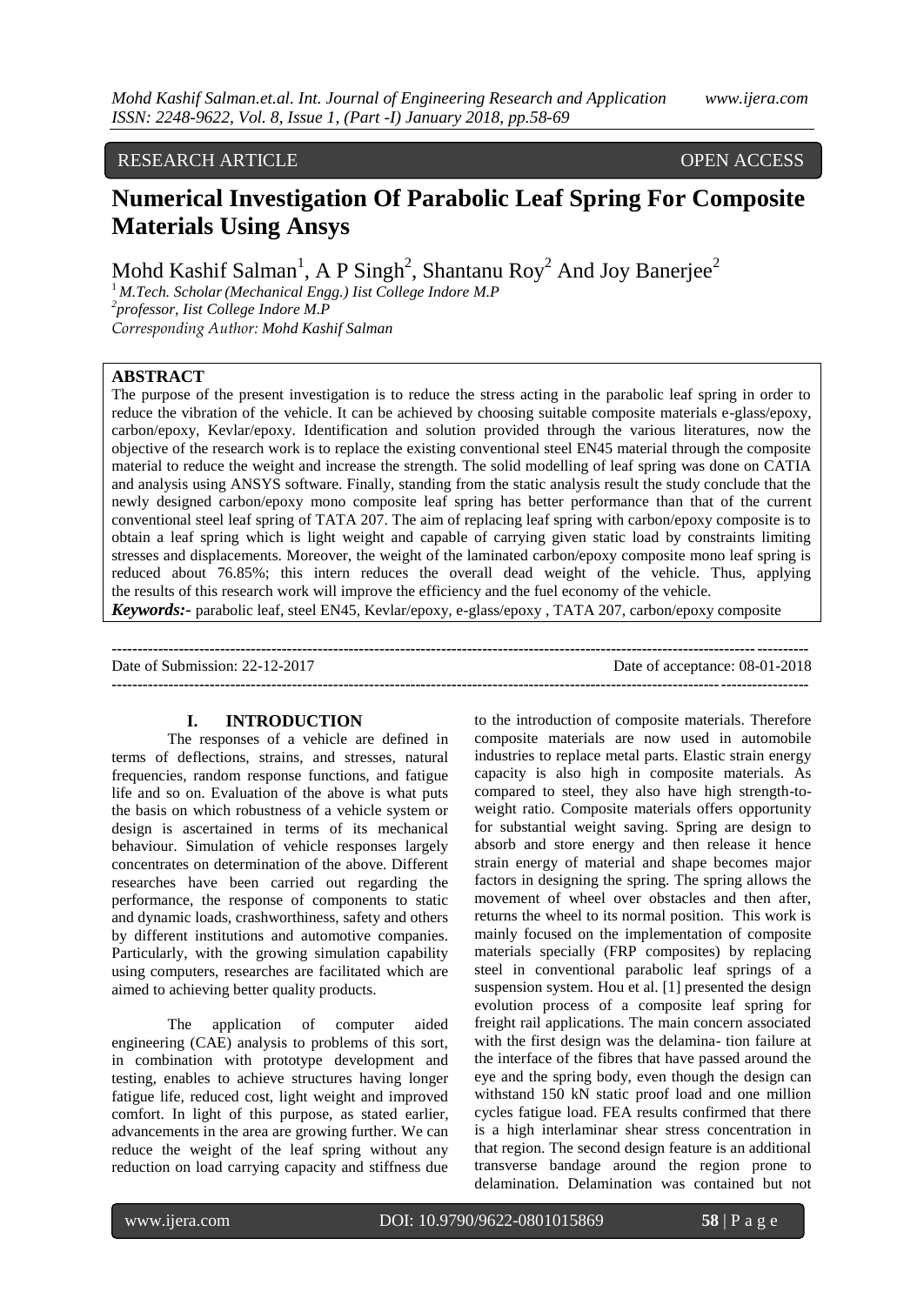completely prevented. The third design over- comes the problem by ending the fibres at the end of the eye section. Prakash E. J, et al, [2] study to suggest the best composite material for design and fabrication of complete mono composite leaf spring. The design constraints were stresses and displacement. It can be observed that Boron Aluminum is the best suitable material for replacing the steel in manufacturing of mono leaf spring. The saving in the weight is 90.3%.

Putti Srinivasa R, et al, [3] study modal and harmonic analysis for a multi leaf spring for different materials using ANSYS 12.1 and compared with theoretical values. By using composite materials the weight of the multi leaf spring is reduced drastically. Finally the researcher state a conclusion for his work as: E-glass/epoxy and carbon/epoxy have high amplitude of response than other materials and Kevlar/epoxy, graphite/epoxy and steel have low amplitude of response. Malaga A, et al, [4] presented low cost leaf spring by replacing the multi-leaf steel spring to mono composite leaf spring for the same load carrying capacity and stiffness. Since the composite materials have more elastic strain energy storage capacity and high strength-to-weight ratio as compared to those of steel. It was possible to reduce the weight of the leaf spring without any reduction on load carrying capacity and stiffness. The design constraints were limiting stresses and displacement. Modeling and analysis of both the steel and composite leaf springs had been done using ANSYS software. Mahdi et al. [5] studied the influence of ellipticity ratio on spring rate and load carring capacity. In general, this study demonstrated that composites elliptical spring can be used for light and heavy trucks and meet the requirements, together with substantial weight saving. The results showed that the ellipticity ratio significantly influenced the spring rate and failure loads. Composite elliptic spring with ellipticity ratios of a/b=2.0 displayed the highest spring rate. Turan et al. [6] evaluated the effects of joint geometry and fiber orientation on the failure loads and failure modes, parametric studies were performed experimentally and numerically. A numerical study was performed by using 3D APDL codes with ANSYS fem software and Hashin Failure Criteria was used for predicted failure mode and failure load. The experimental and nu- merical results showed that the failure loads of composite plates were increased with increasing E/D and W/D ratios. Gebremeskel et al.[7] designed a single Eglass/Epoxy leaf spring and simulated following the design rules of the composite materials. And it was shown that the resulting design and simulation stresses are much below the strength properties of the material satisfying the maximum stress failure criterion. This particular design was made specifically for light weight three wheeler vehicles. Its prototype was also produced using hand lay-up method.

Ekbote et al. [8] analyzed nine-leaf steel spring used in the rear suspension system of a light duty vehicle by finite element method using ANSYS software. The objective was to obtain a spring with minimum weight capable of carrying intended static external force without failure. The optimized spring will have its width decreasing and thickness increasing hyperbolically from the spring eye towards the axle seat. An approximate spring model was assumed and its analytical solution was also presented. Compared to steel spring, the optimized composite mono leaf spring has much lower stress and the spring weight without eye units is nearly 65% lower than steel spring. U. S. RAMAKANTH, et al, [9] study on "design and analysis of automotive multi-leaf springs using composite materials'. This work carried out on multi leaf springs having nine leaves used by a commercial vehicle. A Finite element approach for analysis of a multi leaf springs was performed using ANSYS software. Stresses in composite leaf spring is less as compared to the conventional steel leaf springs, also a new combination of steel and composite leaf springs (hybrid leaf springs) were given the same static loading and found to have values of stresses in between that of steel and composite leaf springs. Ritesh M. [10] study the finite element results showing stresses and deflection verified the existing analytical. Dynamic load analysis of leaf spring using ANSYS 14 software. In this study the researcher doesn"t consider the weight reduction of the leaf spring in details. Bhaumik A, et al, [11] compared the load carrying capacity, stiffness and weight savings of composite leaf spring with that of steel leaf spring. The dimensions of an existing conventional steel leaf spring of a Light design calculations. Static analysis of a model of leaf spring was performed using ANSY S 11.0. The result of FEA also experimentally verified. The stress induced in the C-glass/Epoxy composite leaf spring 64% less than that of the steel spring nearly and the deformation induced in the C-glass/Epoxy composite leaf spring 57% less than that of the steel spring nearly . And finally the researcher conclude that the bending stress induced in the C-Glass/Epoxy composite leaf spring is 64% less than the conventional steel leaf spring for the same load carrying capacity.

FARIS et al. [12] investigated the static and fatigue behaviors of steel and composite multi- leaf spring using the ANSYS V12 software. The dimensions of an existing conventional leaf spring of a light commercial vehicle were used. The same dimensions were used to design com- posite multileaf spring or the two materials-glass fiber/epoxy and E-glass fiber/vinyl ester, which are of great interest to the transportation industry. Main consideration was given to theeffects of material composition and its fiber orientation on the static and fatigue behaviors of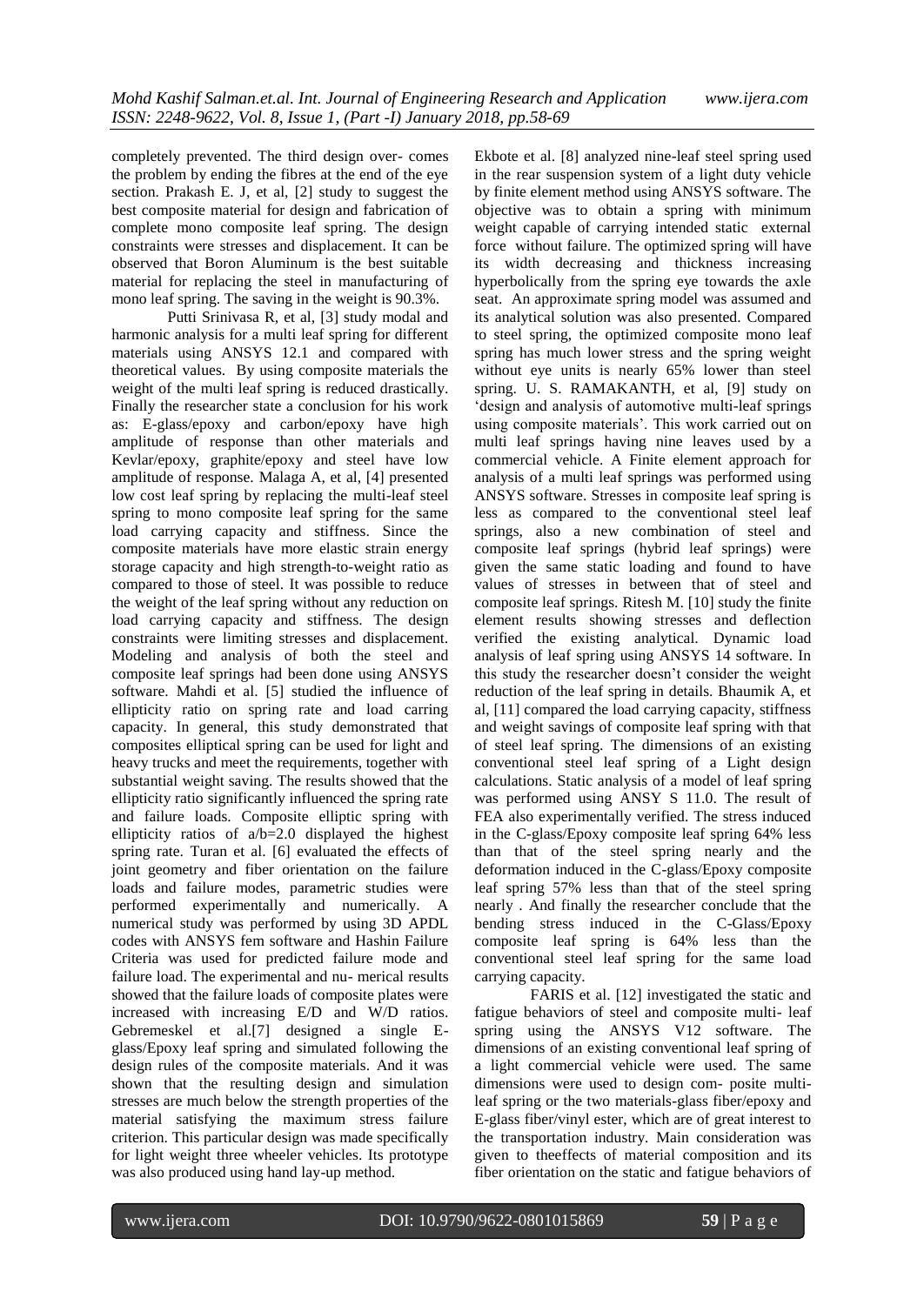leaf spring. The design constraints were bending stresses, deflection and fatigue life. Compared to the steel leaf spring, the designed composite spring has much lower bending stresses and deflections and higher fatigue life cycles.

Krishan et al. [13] designed a multi leaf spring made of steel and stress-deflection analysis was carried out by finite element approach using CAE tools i.e CATIA, ANSYS. When the leaf spring is fully loaded, a variation of 0.632 % in deflection is observed between the experimental and finite element analysis result, and same in case of half load, which validated the model and analysis. On the other hand, bending stress in both the cases was also close to the experimental results. The maximum value of equivalent stresses was below the Yield Stress of the material that the design was safe from failure. Raghavedra et al. [14] compared laminated composite leaf spring and steel leaf spring with respect to weight, stiffness and strength. By employing a composite leaf spring for the same load carrying capacity, there was a reduction in weight of 73%- 80%, natural frequency of composite leaf springs are 27%~67% higher than steel leaf spring and 23~65% stiffer than the steel spring. Kothari et al. [15] studied static and fatigue life analysis of conventional leaf springs made of respectively SUP 9 & EN 45. Comparison for maximum stress, deflection and stiffness as well as fatigue life was done. The CAD models were prepared in CATIA and analyzed by using AN- SYS 12.1. Computer algorithm using C++ language had been used in calculating maximum stress, deflection and stiffness. Calculated results were compared with FEA result. SUP 9 springs has lower value of maximum stress, deflection and stiffness in compare to EN45 spring.

The purpose of the present investigation is to reduce the stress acting in the parabolic leaf spring in order to reduce the vibration of the vehicle. It can be achieved by choosing suitable composite materials eglass/epoxy, carbon/epoxy, Kevlar/epoxy. Identification and solution provided through the various literatures, now the objective of the research work is to replace the existing conventional steel EN45 material through the composite material to reduce the weight and increase the strength.

#### **II. DESIGN SELECTION**

The leaf spring behaves like a simply supported beam. In this the flexural analysis is done. It is done by considering it as a simply supported beam. This beam is subjected to both bending stress and transverse shear stress. They both are important parameters in the leaf spring design. Here Weight and initial measurements of a Tata 207 Light commercial vehicle is taken-



#### **SPECIFICATIONS**

| <b>FNGINE</b>                       |                                            | <b>FUEL TANK</b>        |                 |  |
|-------------------------------------|--------------------------------------------|-------------------------|-----------------|--|
| Model                               | : TATA 497 SP                              | Capacity                | $: 60$ liters   |  |
| Type                                | : Water-cooled. Direct Injection. Diesel   | <b>DIMENSIONS</b>       |                 |  |
| Capacity                            | $: 2956$ cc                                | <b>Wheel Base</b>       | $: 3150$ mm     |  |
| Max.Output                          | : 65 HP @ 2800 rpm                         | <b>Overall Length</b>   | 5182 mm         |  |
| <b>Max Torque</b>                   | : 18 mkg @1500-2000 rpm                    | Overall width           | $-1860$ mm      |  |
| <b>CLUTCH</b>                       | : Single plate dry friction diaphragm type | <b>Front Track</b>      | 1537 mm         |  |
| <b>GEAR BOX</b><br>$: GBS-76-514.1$ |                                            | <b>Rear Track</b>       | 1577 mm         |  |
| Type                                | : Synchromesh on all gears                 | <b>MINIMUM GROUND</b>   |                 |  |
|                                     | : 5 forward and 1 reverse                  | <b>CLEARANCE</b>        | $-210$ mm Laden |  |
| <b>STEERING</b>                     | : Power steering                           | <b>LOADING AREA</b>     |                 |  |
| <b>BRAKES</b>                       |                                            | <b>Load Body</b>        |                 |  |
| Type                                | : Vacuum assisted independent Hydraulic    | Length                  | 2440 mm         |  |
|                                     | : with Tandem Master Cylinder              | Width                   | 1675 mm         |  |
| <b>Front Brakes</b>                 | : Disc brake                               | Height                  | 415 mm          |  |
| <b>Rear Brakes</b>                  | : Drum brake                               | <b>WEIGHTS</b>          |                 |  |
| <b>SUSPENSION</b>                   |                                            | Max GVW                 | $: 2950$ Ka     |  |
| Front & Rear                        | : Reid Suspension with Semi-elliptical     | <b>Kerb Weight</b>      | 1940 Kg         |  |
|                                     | : Leaf Spring                              | <b>SEATING CAPACITY</b> | Driver + 1      |  |
| <b>WHEELS AND TYRES</b>             |                                            |                         |                 |  |

 $: 7.00 \times 16$  12PR

**Figure 1** Tata 207 DI RX Specification [16]

# **III. DESIGN DATA FOR DESIGN PARABOLIC LEAF SPRING**

| Length of the main leaf $(L)$    | 852 mm     |
|----------------------------------|------------|
| Length of the second leaf( $L$ ) | 851.83 mm  |
| Length of the third leaf(L)      | 758.1 mm   |
| Length of the fourth $leaf(L)$   | 624.41     |
| Length of the fifth $leaf(L)$    | 508.68     |
| Length of the six leaf(L)        | 374.61     |
| Length of the seven $leaf(L)$    | 239.87     |
| Width of leaf (b)                | 76.2 mm    |
| Camber height $(C)$              | 75.828 mm  |
| Tip inserts                      | 25 mm dia. |
| Thickness of leaves (t)          | $11.3$ mm  |

Tetrahedral elements are used for all the components of parabolic leaf spring. Tetrahedral elements better approximate the shape with minimum error as compared to brick elements. According to the mesh convergence test, the final Size of the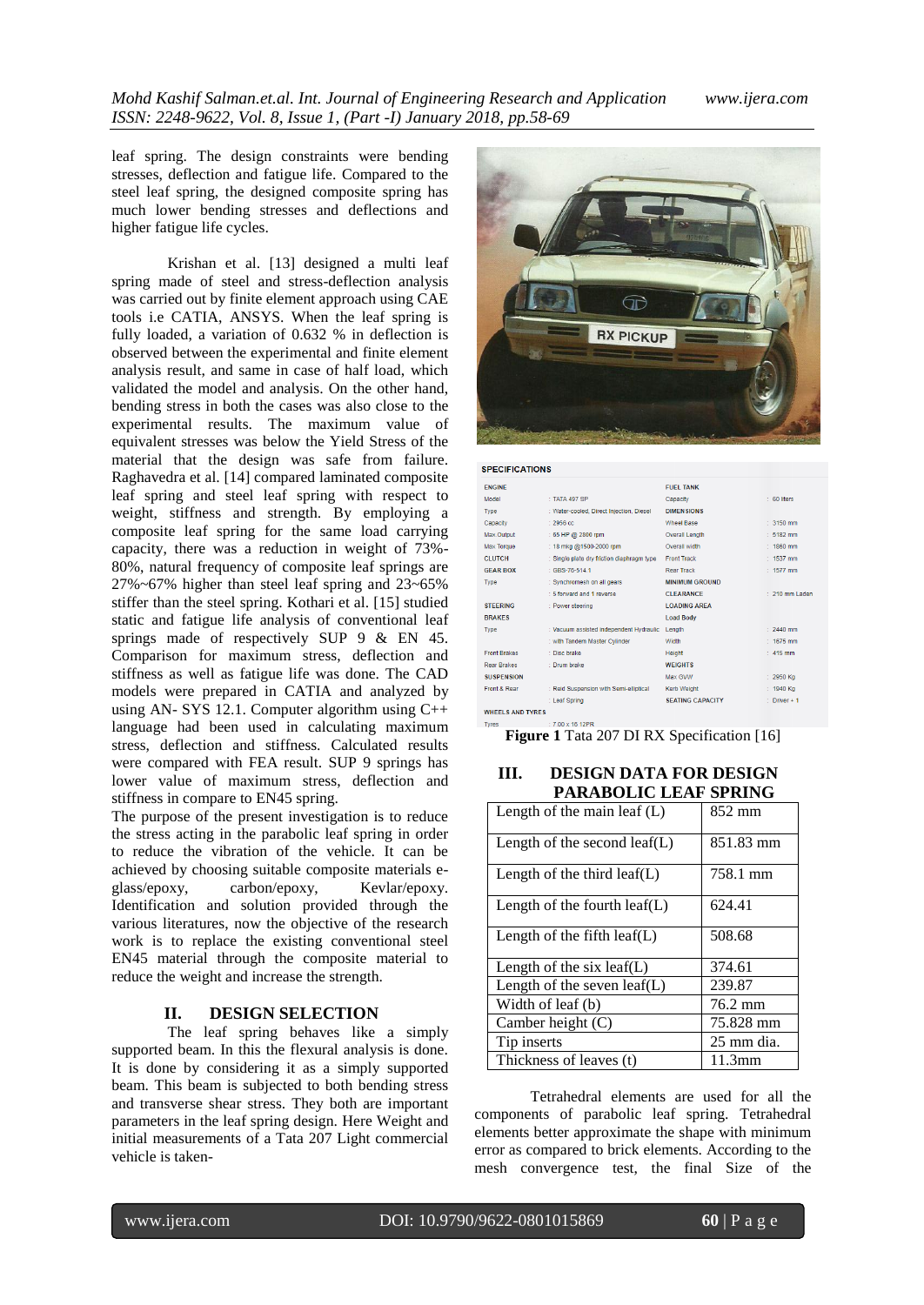*Mohd Kashif Salman.et.al. Int. Journal of Engineering Research and Application www.ijera.com ISSN: 2248-9622, Vol. 8, Issue 1, (Part -I) January 2018, pp.58-69*

tetrahedral elements for all the components of parabolic leaf spring and a total no. of 607575 nodes and 304886 elements are generated after the meshing which is almost more than 15 times of initial generated mesh

# **IV. SOLID MODELLING OF PARABOLIC LEAF SPRING**

Computer aided design (CAD) is a powerful technique to create the design of products. CAD package has three components: Design, Analysis and Visualization. Design refers to geometric modelling, 2-D and 3-D modelling, including, drafting, part creation, creation of drawings with various views of the part, assemblies of the parts. In this section the process of solid modelling of parabolic leaf spring is presented. The solid models of the parabolic leaf spring are generated in a CAD system.

#### **1.1Modelling of parabolic leaf spring**

CREO is a feature-based, parametric solid modelling system with many extended design and manufacturing applications. Three dimensional model of parabolic leaf spring are prepared by using 3D modelling software CREO 3.0 after design and direction of load applied is presented in contour plot.





$$
(\mathbf{b})
$$



**Figure 2 (a)** CAD model of parabolic Leaf spring (b) Part Modelling of Leaf Spring (c) mesh element

Tetrahedral elements are used for all the components of parabolic leaf spring. Tetrahedral elements better approximate the shape with minimum error as compared to brick elements. According to the mesh convergence test, the final Size of the tetrahedral elements for all the components of parabolic leaf spring and a total no. of 607575 nodes and 304886 elements are generated after the meshing which is almost more than 15 times of initial generated mesh

#### **I.1 Material Properties**

There are four parabolic leaf springs on which the analyses are going to perform, one is conventional steel EN45 parabolic leaf spring and other three are composite parabolic leaf spring. The mechanical properties of the conventional steel material being used in this analysis are show in Table no-5.1 and the mechanical properties of composite material which can be taken as per ANSYS-16.1 standard material library are show in table no- 1,2,3 and 4.

| <b>Material properties</b> | Value                  |  |
|----------------------------|------------------------|--|
| Density                    | 7850 Kg/m <sup>3</sup> |  |
| Young's modulus            | 200 GPa                |  |
| Poisson's ratio            | 0.3                    |  |
| Shear modulus              | 7.6903E+10 Pa          |  |
| Tensile yield strength     | 1500 Mpa               |  |
| Tensile ultimate strength  | 1962 Mpa               |  |

Table no-2 shows the mechanical properties of composite (Carbon/Epoxy) material, which can be taken as per ANSYS-16.1 Standard material library.

| <b>Material properties</b>        | Value        |
|-----------------------------------|--------------|
| Tensile modulus along X-direction | $2.09E+11$   |
| $(E_x)$ , Pa                      |              |
| Tensile modulus along Y-direction | $9.45E + 09$ |
| $(E_v)$ , Pa                      |              |
| Tensile modulus along Z-direction | $9.45E + 09$ |
| $(E_7)$ , Pa                      |              |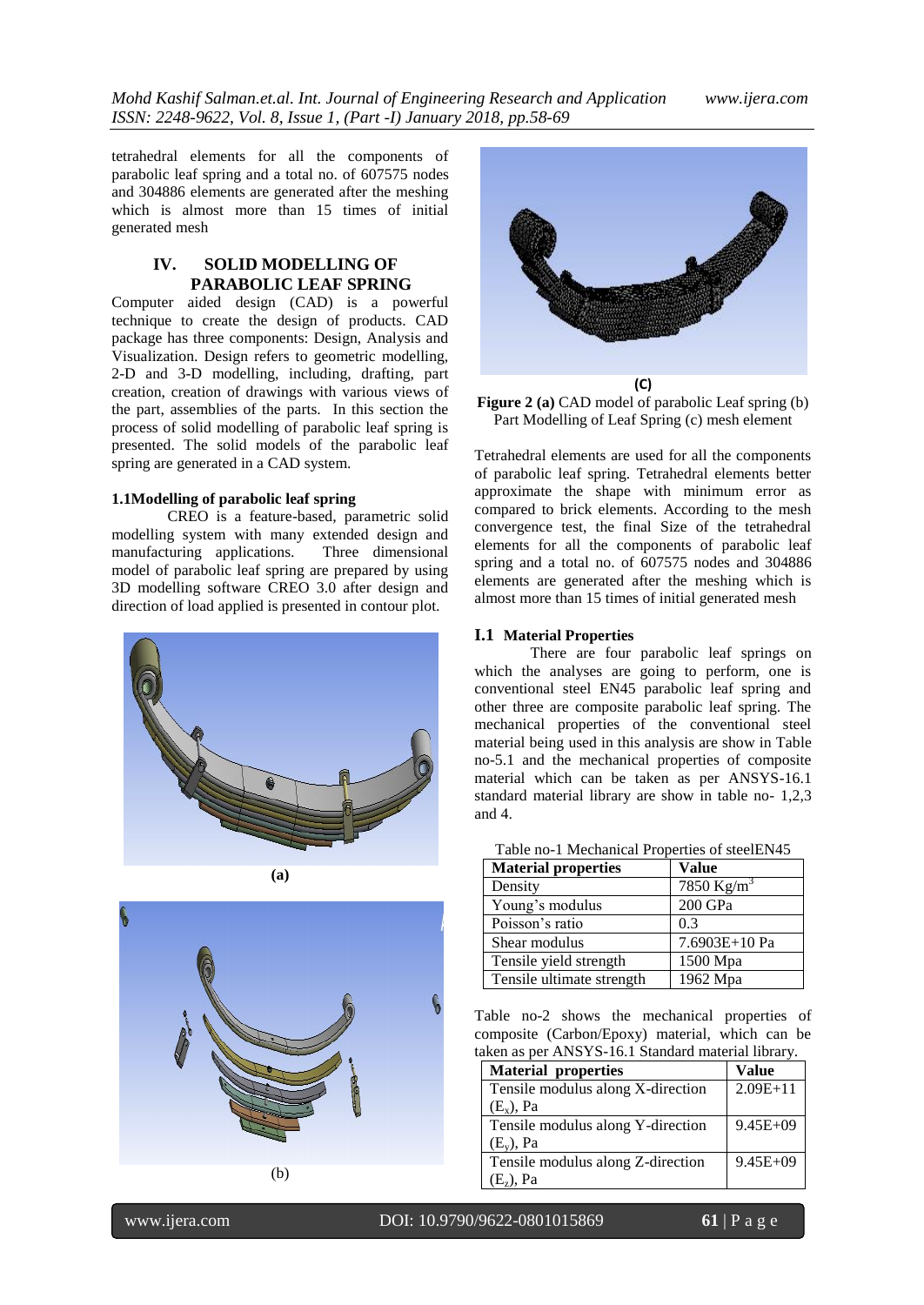| Shear modulus along XY-direction        | 5.5E+09     |
|-----------------------------------------|-------------|
| $(G_{xy})$ , Pa                         |             |
| Shear modulus along YZ-direction        | $3.9E + 09$ |
| $(G_{vz})$ , Pa                         |             |
| Shear modulus along ZX-direction        | $5.5E + 09$ |
| $(G_{zx}), Pa$                          |             |
| Poisson ratio along XY-direction        | 0.27        |
| $(NU_{xy})$                             |             |
| Poisson ratio along YZ-direction        | 0.4         |
| $(NU_{vz})$                             |             |
| Poisson ratio along ZX-direction        | 0.27        |
| $(NU_{zx})$                             |             |
| Mass density of the material $(\rho)$ , | 1540        |
| $kg/mm^3$                               |             |

**Table no-3** Mechanical Properties of E-Glass/Epoxy

| <b>Material properties</b>              | Value          |
|-----------------------------------------|----------------|
| Tensile modulus along X-                | $4.5E+10$      |
| direction $(E_x)$ , Pa                  |                |
| Tensile modulus along Y-                | $1E+10$        |
| direction $(E_v)$ , Pa                  |                |
| Tensile modulus along Z-                | $1E+10$        |
| direction $(E_z)$ , Pa                  |                |
| Shear modulus along XY-                 | 5E+09          |
| direction $(G_{xy})$ , Pa               |                |
| Shear modulus along YZ-                 | $3.8462E + 09$ |
| direction $(G_{vz})$ , Pa               |                |
| Shear modulus along ZX-                 | 5E+09          |
| direction $(G_{zx})$ , Pa               |                |
| Poisson ratio along XY-direction        | 0.3            |
| $(NU_{xy})$                             |                |
| Poisson ratio along YZ-direction        | 0.4            |
| $(NU_{vz})$                             |                |
| Poisson ratio along ZX-direction        | 0.3            |
| $(NU_{zx})$                             |                |
| Mass density of the material $(\rho)$ , | 2000           |
| kg/mm3                                  |                |

Table no- 4 shows the mechanical properties of composite (Kevlar/Epoxy) material, which can be taken as per ANSYS-16.1 Standard material library.

| <b>Material properties</b>        | Value       |
|-----------------------------------|-------------|
| Tensile modulus along X-          | $9.571E+10$ |
| direction $(E_x)$ , Pa            |             |
| Tensile modulus along Y-          | $1.045E+10$ |
| direction $(E_v)$ , Pa            |             |
| Tensile modulus along Z-direction | 1.045E+10   |
| $(E_7)$ , Pa                      |             |
| Shear modulus along XY-           | $2.508E+10$ |
| direction $(G_{xy})$ , Pa         |             |
| Shear modulus along YZ-           | $2.508E+10$ |
| direction $(G_{vz})$ , Pa         |             |
| Shear modulus along ZX-           | $2.508E+10$ |
| direction $(G_{zx})$ , Pa         |             |
| Poisson ratio along XY-direction  | 0.34        |
| $(NU_{xy})$                       |             |

| Poisson ratio along YZ-direction        | 0.37 |
|-----------------------------------------|------|
| $(NU_{vz})$                             |      |
| Poisson ratio along ZX-direction        | 0.34 |
| $(NU_{\tau_{\rm v}})$                   |      |
| Mass density of the material $(\rho)$ , | 1402 |
| kg/mm3                                  |      |

The above mentioned three composite materials are used to perform the finite element analysis and compared with the conventional steel EN45 material for better improved mass and low stress and low total deformation. This can be remedied by introducing composite material, in place of steel in the conventional parabolic leaf spring.

#### **I.2 Mesh convergence test**

By using mesh convergence test a check point is tested on the assembly. This is done in order to simplify and justify the analysis result. In this process the von- misses stress level is tested on assembly by taking different size of element during meshing. With the assistance of ANSYS-16.1 software, the respective mesh sizes with corresponding Total deformation are presented below. The load value is same for each mesh size 3617.5 N. here it is observed that in figure 3 mess are not so fine the number of node and element are 37181 and 15655 respectively. So mess refining test are required to check whether the final value are independent are not hence grid independence test were performed to get the final result of the parabolic leaf spring.



**Fig.3** Grid Independence Test with respect to Total Deformation

## **I.3 Loading and boundary condition**

The parabolic leaf spring is placed on the axle of the vehicle; the frame of the vehicle is attached to the ends (by eyes) of the leaf spring. The ends of the parabolic leaf spring are produced in the form of an eye. The front eye of the parabolic leaf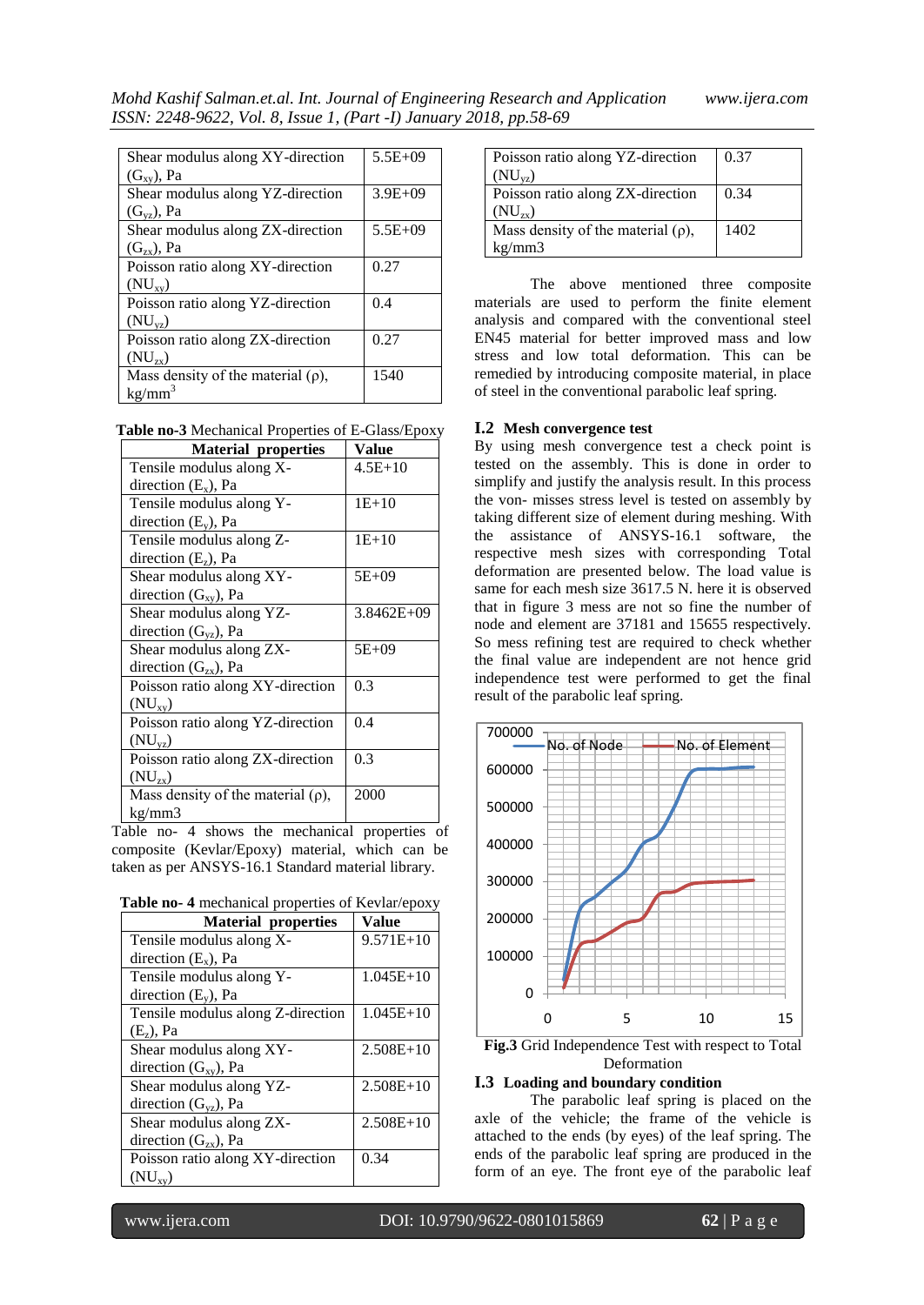spring is attached straightly with a pin to the frame so that the eye can revolve without restraint about the pin but no translation is takes place. The backside eye of the spring is assembled with to the shackle which is a flexible link the next end of the shackle is linked to the frame of the vehicle. One eye of the leaf spring is reserved fixed. This leaf spring is being provided a cylindrical support. Whereas the other eye is given certain degree of rotation. This is done to allow the leaf spring to deflect by some amount along its length to meet the actual conditions for both the parabolic leaf spring (steel EN45 and composite) which is shown in Fig.5.1 (b).After load is applied of magnitude 2500 N to 4856 N in the upward direction at the centre of the parabolic leaf spring. This specific computation of load to be applied has been completed on the basis of Gross Vehicle Weight (GVW). This has been clearly shown the Fig.1



**Fig 4** show loading and boundary condition of parabolic leaf spring

#### **Partial Overload Condition (4000 N) Equivalent Von-mises stress-**

Equivalent (Von Misses) stress, computed from equation based on distortion energy failure theory, this criteria has been shown to be particularly effective in the prediction of failure for ductile materials and widely used by designers to check whether their design will withstand a given load condition. Using the ANSYS 16 Workbench software, the values of equivalent (Von-Misses) stress found along with the given boundary conditions and applied load of 4000 N.

The results of this static structural analysis shows that the equivalent (Von-Misses) stress of the laminated carbon/epoxy composite material leaf spring is the smallest one as compared to that of the E-glass/epoxy leaf spring under the same load and boundary conditions where as compared to steel it is little bit higher. This implies that laminated carbon/epoxy composite material leaf spring is less stressed, light weight and has a better performance.



**Figure 5** Steel EN 45 Parabolic leaf spring



**Figure 6** E-glass/epoxy parabolic leaf spring



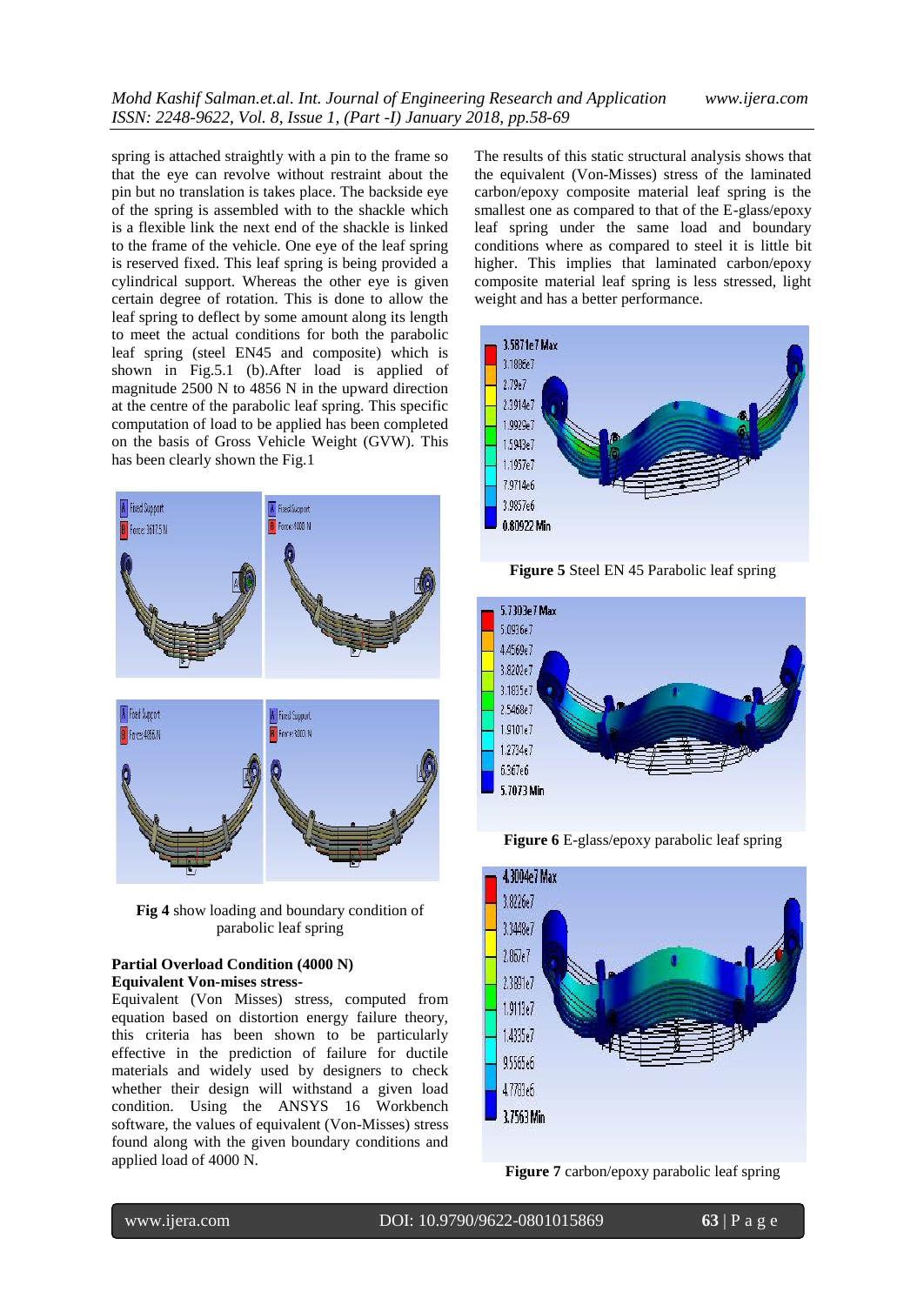

**Figure 8** kevlar/epoxy parabolic leaf spring

#### **Total deformation**

From this static structural analysis ANSYS 16 workbench software, we show that, the maximum displacements of the laminated carbon/epoxy composite material leaf spring has the lowest deformation value compare with that of the current conventional steel leaf spring. When external loads applied to an elastic body, the body may deform or elongate according to the nature of the applied load. Then stress is defined as the average load per unit area that some particle of a body exerts on an adjacent particle, across an imaginary surface that separates them.







**Figure 10** E-glass/epoxy parabolic leaf spring



**Figure 1**1 carbon/epoxy parabolic leaf spring



**Figure 12** kevlar/epoxy parabolic leaf spring

#### **Maximum principal stress**

As expected from our theoretical calculations, it is observed that the Maximum principal stresses are lowest at the top and bottom faces and maximum at the center . To illustrate more clearly, a mid-section view at  $22^{\circ}$  angle from the (Fig. 13 and 14) is given below (Fig. 5.31 and 5.32.).





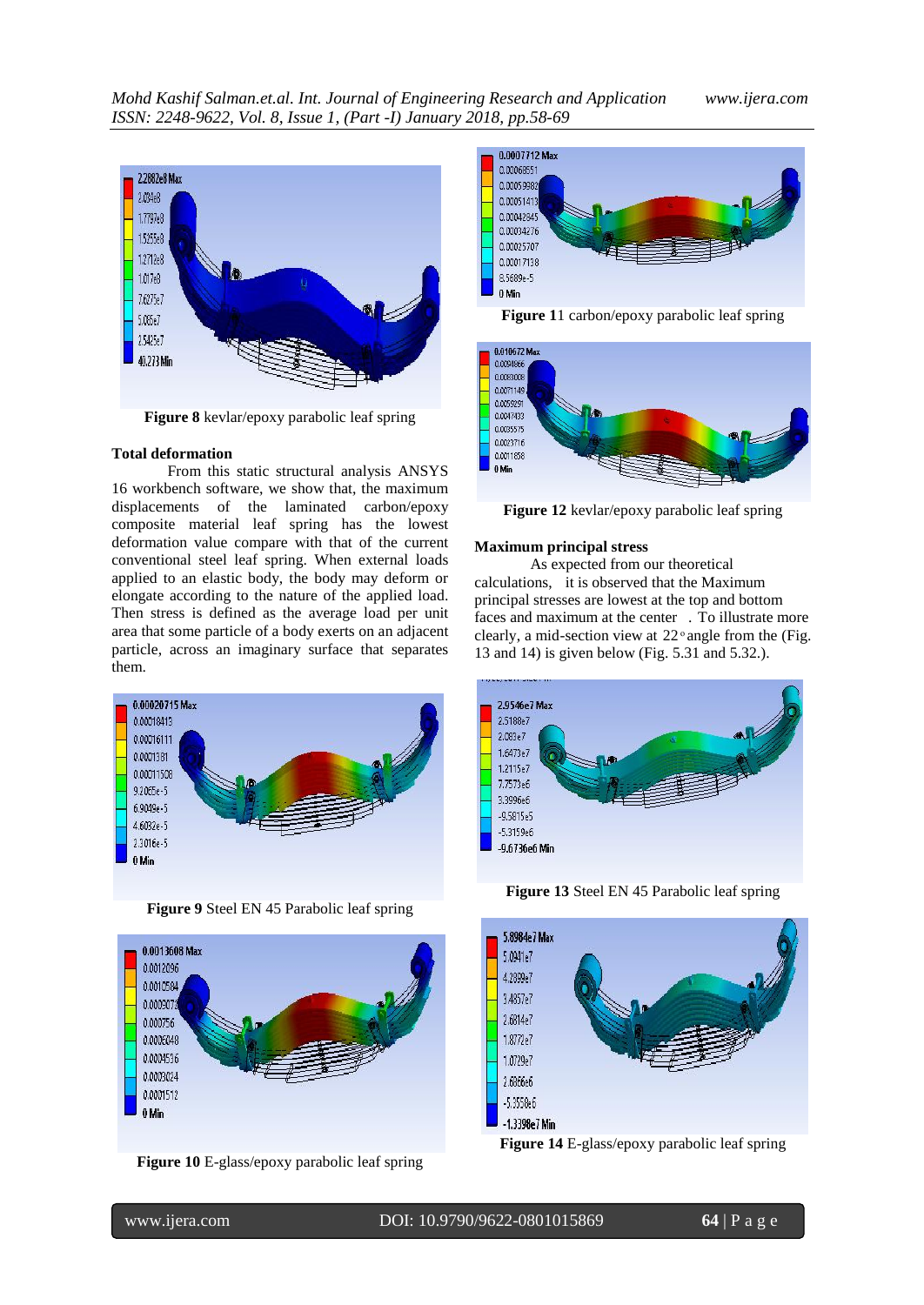





**Figure 16** kevlar/epoxy parabolic leaf spring

#### **Equivalent elastic strain**

The results of this static structural analysis shows that the equivalent elastic strain of the laminated carbon/epoxy composite material leaf spring is the smallest one as compared to that of current steel EN 45 and the E-glass/epoxy leaf spring under the same load and boundary conditions. This implies that laminated carbon/epoxy composite material leaf spring has a better performance



Figure 17 Steel EN 45 Parabolic leaf spring



**Figure 18** E-glass/epoxy parabolic leaf spring



**Figure 19** carbon/epoxy parabolic leaf spring



**Figure 20** kevlar/epoxy parabolic leaf spring

# **II. STATIC ANALYSIS RESULTS II.1 Load Verses Stress**

In analysis process we can see that von-mises stress is at maximum towards the fixed end of the parabolic leaf spring, and the value is less than yield point value of steel EN45 and composites. So the design of parabolic leaf spring is safe. Figure no-6.1 shows the comparison of load verses stress of both steel and composite leaf springs. It shows the load is taken on the x-axis. Whereas the stress for steel and composite material is taken on y-axis. Observation of the graph indicates the difference level of stress of four different materials. The variation of stress against the load applied for the material under consideration. It is observed that the stresses linearly increase with the applied load maximum.

Table 6.1 Load vs Von-mises stress for various materials

|    | <b>VON MISES STRESS</b> |     |              |                |             |
|----|-------------------------|-----|--------------|----------------|-------------|
|    |                         | SТ  |              |                |             |
|    |                         | EΕ  | E-           | CAR            |             |
|    |                         | L   | <b>GLASS</b> | BON/           | <b>KEVL</b> |
|    |                         | EN  | <b>EPOX</b>  | EPO            | AR/EP       |
| S. | LOA                     | 45  | Y            | XY             | OXY         |
| N  | D                       | (M  |              | (MPa           |             |
| Ο. | (N)                     | Pa) | (MPa)        |                | (MPa)       |
|    |                         | 22. |              | 26.87          |             |
| 1  | 2500                    | 42  | 35.815       | 8              | 6.215       |
|    |                         | 26. |              | 32.25          |             |
| 2  | 3000                    | 9   | 42.977       | $\mathcal{F}$  | 7.16        |
|    | 3617                    | 32. |              | 38.89          |             |
| 3  | .5                      | 441 | 51.824       | $\mathfrak{D}$ | 7.3         |
|    |                         | 35. |              |                |             |
| 4  | 4000                    | 871 | 57.3         | 43             | 8.11        |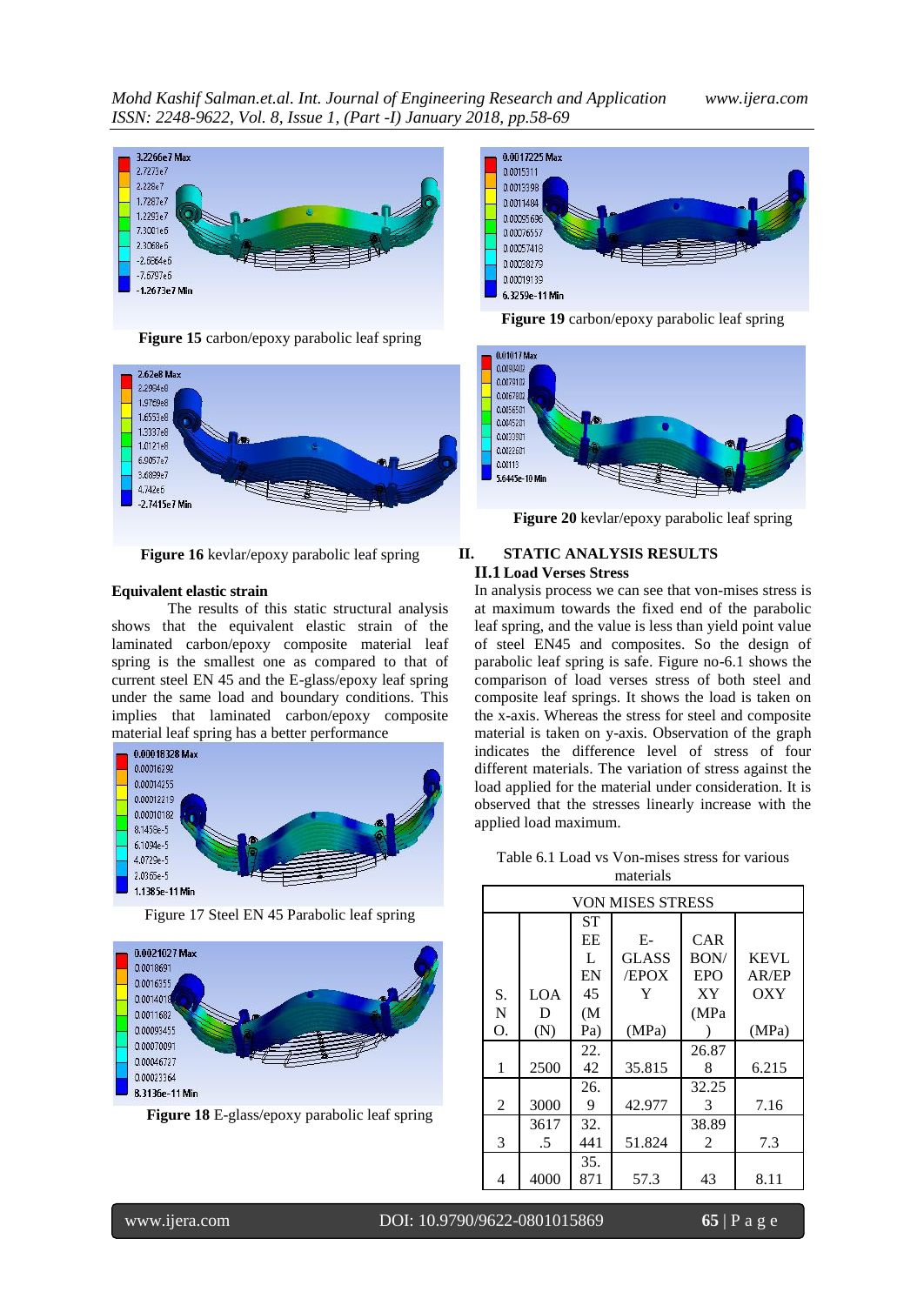

**Figure 6.1** Load vs Von-mises Stresses graph for various materials

# II.2 **Load Verses Deformation**

The rate of deformation is a function of the material properties, and the applied load depending on the magnitude of the applied stress and its duration. Figure-6.2 shows the comparison of applied load verses deformation of both conventional steel and composite leaf springs. It is found that the deformation in composite leaf springs is higher than steel leaf spring for the given loading conditions.

| Deformation    |             |                         |                             |                  |                      |
|----------------|-------------|-------------------------|-----------------------------|------------------|----------------------|
|                |             | Ste<br>el<br>En<br>45   | $E-$<br>Glass<br>/Epox<br>у | Carbon<br>/Epoxy | Kevla<br>r/Epo<br>XV |
| S.<br>No.      | Load<br>(N) | (M <sup>2</sup> )<br>m) | (Mm)                        | (Mm)             | (Mm)                 |
| 1              | 2500        | 0.1<br>29               | 0.85                        | 0.482            | 6.67                 |
| $\overline{c}$ | 3000        | 0.1<br>55               | 1.02                        | 0.578            | 8.004                |
| 3              | 3617.<br>5  | 0.1<br>87               | 1.23                        | 0.698            | 9.652                |
| 4              | 4000        | 0.2<br>1                | 1.36                        | 0.771            | 10.67                |
| 5              | 4856        | 0.2<br>5                | 1.65                        | 0.936            | 12.95<br>6           |



**Figure- 6.2** Load vs Displacement graph for various materials

#### **II.3 Load verses maximum principal stress**

According to maximum principal stress criterion theory, the ultimate tensile strength of the material is greater than maximum principal stress then the material of the parabolic leaf spring is safe. Figure-6.3 shows the deviation of principal stress is very low at minimum load condition and the deviation of principal stress increases when the magnitude of applied load increases.

**Table 6.3** Load vs Maximum Principal Stresses for various materials

| <b>Maximum Principal Stress</b> |       |                   |         |       |       |
|---------------------------------|-------|-------------------|---------|-------|-------|
|                                 |       | <b>Stee</b>       |         |       |       |
|                                 |       |                   | $E-$    | Carb  | Kevla |
|                                 |       | En4               | Glass/E | on/Ep | r/Epo |
|                                 |       | 5                 | poxy    | oxy   | xy    |
| S.                              | Load  | (M <sup>2</sup> ) |         | (MPa  | (MPa  |
| No.                             | (N)   | Pa)               | (MPa)   |       |       |
|                                 |       | 18.4              |         |       | 163.7 |
| 1                               | 2500  | 6                 | 36.86   | 20.16 | 5     |
|                                 |       | 22.1              |         |       |       |
| 2                               | 3000  | 59                | 44.238  | 24.2  | 196.5 |
|                                 | 3617. | 26.7              |         |       | 236.9 |
| 3                               | 5     | 21                | 53.344  | 29.18 | 5     |
|                                 |       | 29.5              |         |       |       |
| 4                               | 4000  | 4                 | 58.98   | 32.67 | 262   |
|                                 |       | 35.8              |         |       | 318.0 |
| 5                               | 4856  | 6                 | 71.6    | 39.17 |       |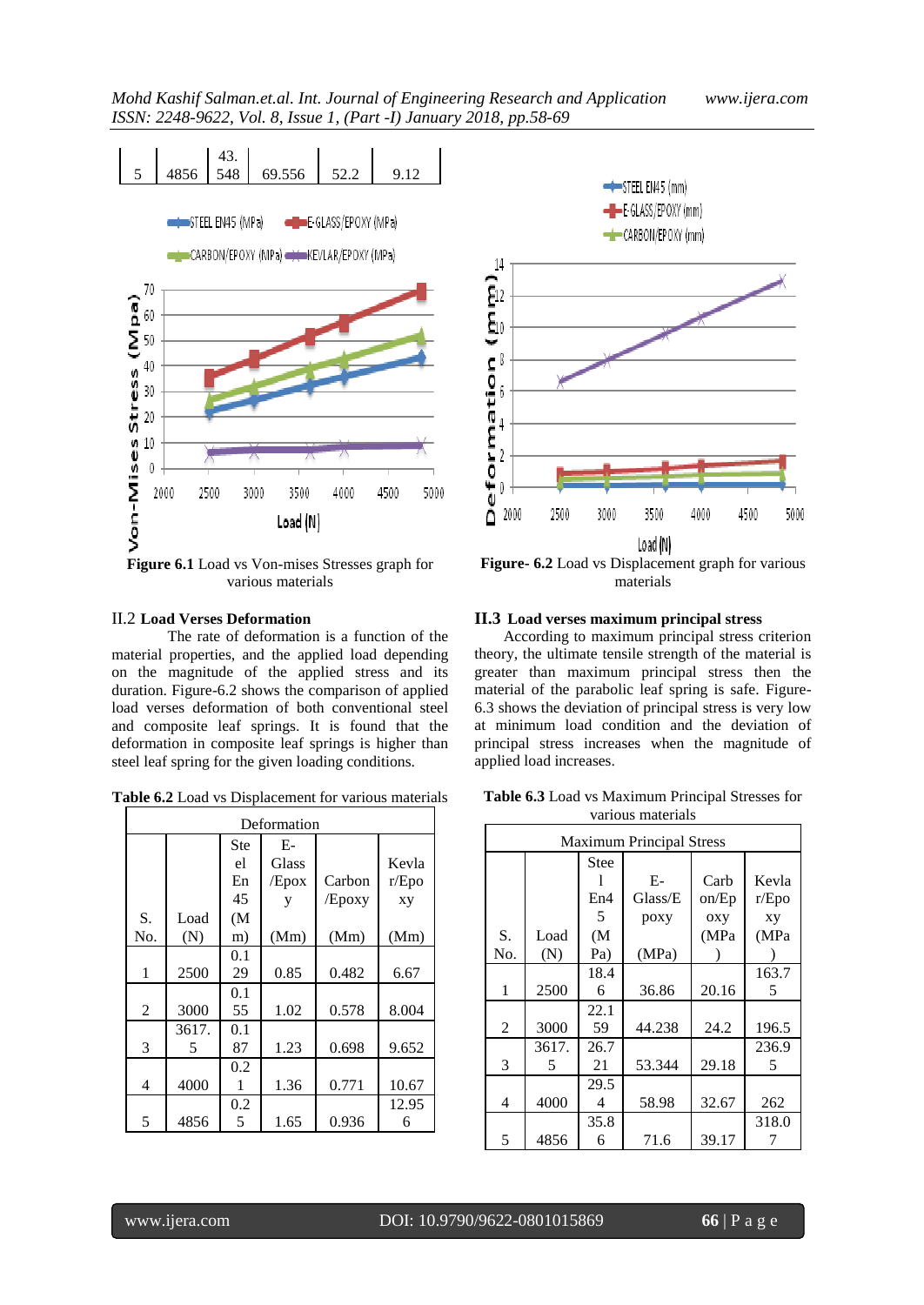

graph for various materials

# **II.4 Load verses Equivalent Elastic Strain**

When a load is applies on an elastic body it leads to change the sape and size of the body. This deformation of a body depends upon the property of material. After removal of the load the body gets its original shape and size. This phenomena is knows as elastic strain. It is a kind of strain. The figure 6.5 shows the change in elastic strain while changing the load on different materials.

**Table 6.4** Load vs Elastic Strain for various materials

| Equivalent Elastic Strian |             |                  |                         |                      |                  |
|---------------------------|-------------|------------------|-------------------------|----------------------|------------------|
| S.<br>No                  | Load<br>(N) | Stee<br>En4<br>5 | $E-$<br>Glass/E<br>poxy | Carbo<br>n/Epo<br>xy | Kevlar<br>/Epoxy |
| 1                         | 2500        | 0.1<br>14        | 1.314                   | 1.076                | 6.356            |
| $\overline{2}$            | 3000        | 0.1<br>37        | 1.577                   | 1.291                | 7.627            |
| 3                         | 3617.<br>5  | 0.1<br>657       | 1.9                     | 1.557<br>8           | 9.197            |
| 4                         | 4000        | 0.1<br>832       | 2.1                     | 1.723                | 10.17            |
| 5                         | 4856        | 0.2<br>22        | 2.55                    | 2.09                 | 12.374           |



-+STEEL EN45 - E-GLASS/EPOXY -+CARBON/EPOXY -><- KEVLAR/EPOXY

**Figure- 6.4** Load vs Elastic Strain graph for various materials

#### **2.5Comparison of weights**

The bar chart have made below, which shows the comparisons in parabolic leaf spring weight in Kg by considering steel and composite material. Red bar is the weight of steel leaf spring and composite leaf springs. From the comparison of bar chart, it is clearly observed that by using the different composite material, weight is reduced in parabolic leaf spring. For steel leaf spring, weight is 8.828 kg and for composite leaf spring it is E-glass/epoxy weight is 3.7 kg, carbon epoxy weight is 2.37 kg, and Kevlar epoxy weight is 2.15 kg. Table 6.5 shows that using composites material instead off steel EN45 weight is saving.

**Table 6.5** Percentage of weight savings for various materials

| шашыла         |             |           |          |  |  |
|----------------|-------------|-----------|----------|--|--|
| S. No.         | Material    | Weight    | % weight |  |  |
|                |             |           | saving   |  |  |
|                | Steel EN45  | $32.6$ kg |          |  |  |
| $\overline{c}$ | Е-          | 9.1673 kg | 71.87%   |  |  |
|                | glass/epoxy |           |          |  |  |
| 3              | Carbon      | 7.1245 kg | 78.14%   |  |  |
|                | epoxy       |           |          |  |  |
|                | Kevlar      | 5.8086 kg | 82.18%   |  |  |
|                | epoxy       |           |          |  |  |

# % Weight saving



**Figure- 6.5** Percentage of weight saving graph for various materials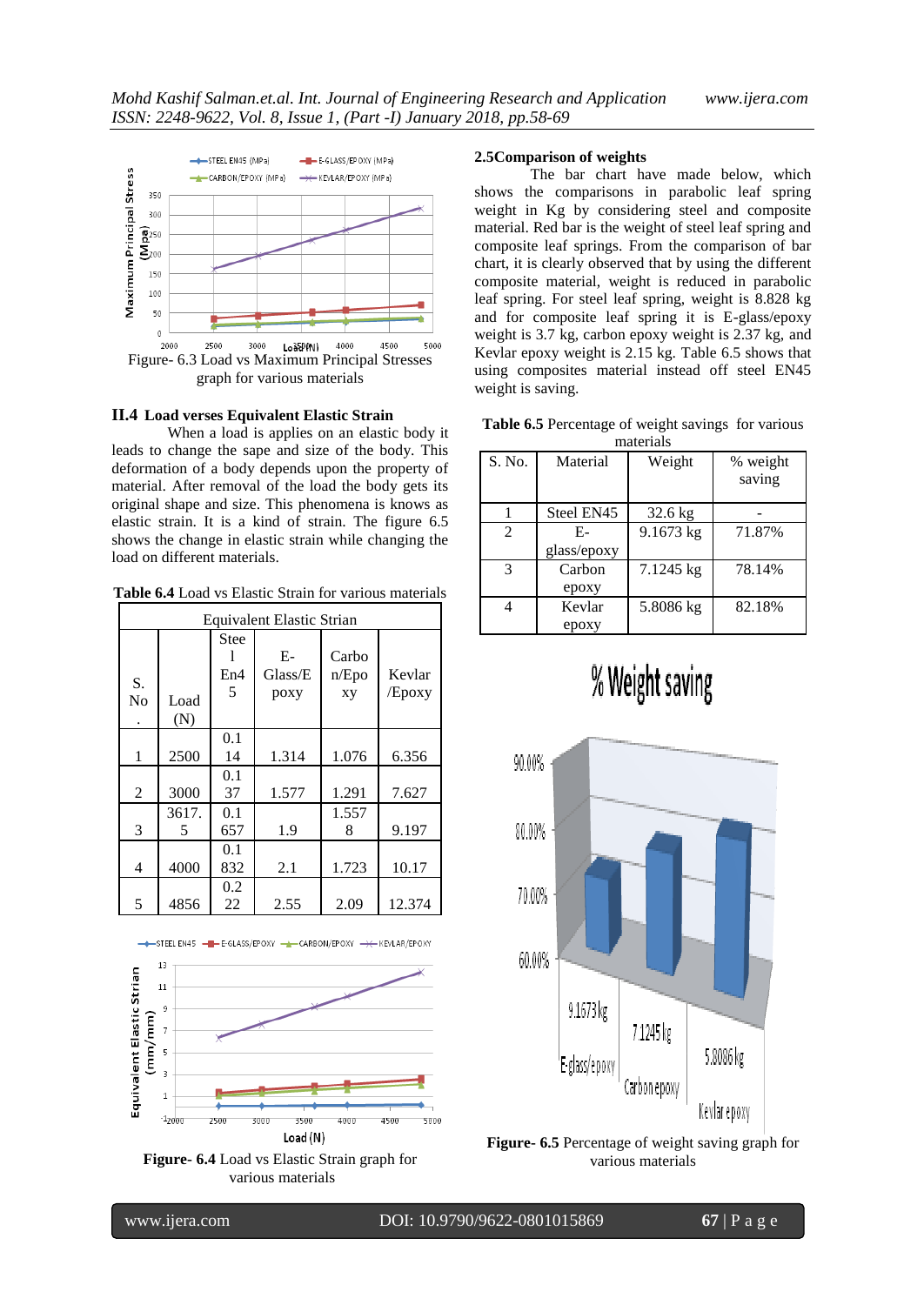#### **III. CONCLUSION**

A comparative study has been made between composites and steel EN45 parabolic leaf spring for deflection, strain energy and stresses. From the results, of static analysis we observed that the composite parabolic leaf spring is lighter and more economical than the conventional steel EN45 spring with similar design specifications. We observed that the weight of the composite parabolic leaf spring made of Kevlar/epoxy fibre, is reduced by 82.18% compared to spring made of steel EN45, by using material E-glass/epoxy Fibre it is reduced by 71.87% compared to spring made of steelEN45.by using material carbon/epoxy fibre it is reduced by 78.14% compared to spring made of steelEN45. Without any reduction on load carrying capacity and stiffness the weight of the parabolic spring was being reduced because of introduction of composite material.

#### **REFERENCES**

- [1]. J.P. Hou, J.Y. Cherruault, I. Nairne, G. Jeronimidis and R.M. Mayer, "Evolution of the eye- end design of a composite leaf spring for heavy axle loads," Composite Structures, vol.78, pp. 351–358, 2007.
- [2]. Prakash E. J, Chittaranjan Gobind Singh and Akshay Mitra "Fixed examination of mono leaf spring with special composite materials." International Research Journal of Mechanical Engineering Vol. 2, January, 2014.
- [3]. Putti Srinivasa Rao, Revu Venkatesh "Modal and Harmonic Analysis of Leaf Spring Using Composite Materials." International Journal of Novel Research in Electrical and Mechanical Engineering Vol. 2, Issue 3, Month: September-December 2015.
- [4]. Malaga. Anil Kumar, T.N.Charyul, Ch.Ramesh "Design Optimization of Leaf Spring." International Journal of Engineering Research and Applications (IJERA) Vol. 2, Issue 6, November- December 2012.
- [5]. E. Mahdi, O.M.S. Alkoles, A.M.S. Hamouda, B.B. Sahari, R. Yonus and G. Goudah, "Light composite elliptic springs for vehicle suspension," Composite Structures,vol.75, pp. 24- 28,2006.
- [6]. Kadir Turan, Mustafa Gur and Mete Onur Kaman, "Progressive Failure Analysis of Pin-Loaded Unidirectional Carbon-Epoxy Laminated Composites," Mechanics of Advanced Materials and Structures vol. 21,pp. 98–106, 2011.
- [7]. Shishay Amare Gebremeskel, "Design, Simulation, and Prototyping of Single Composite Leaf Spring for Light Weight Vehicle," Global Journal of Researches in Engineering, vol.12, 2012.
- [8]. Thippeswamy Ekbote, K.S.Sadashivappa and D. Abdul budan, "Optimal design and analysis of mono leaf composite spring by finite element analysis," IEEE-International Conference On Advances In Engineering, Science And Management, 2012.
- [9]. U. S. Ramakanth & K. Sowjanya "Design and Analysis of Automotive multi-leaf Springs using Composite Materials" International Journal of Mechanical Production Engineering Research and Development (IJMPERD) Vol. 3, Issue 1, Mar 2013.
- [10]. 16. Ritesh Mistry "Dynamic Analysis of A Leaf Spring" IJREAT International Journal of Research in Engineering & Advanced Technology, Volume 2, Issue 2, Apr-May, 2014.
- [11]. 17. Bhaumik A. Bhandari & Bhavesh C. Patel "Parametric Analysis of Composite Leaf Spring" IJSTE–International Journal of Science Technology & Engineering Vol. 1, Issue 1, July 2014.
- [12]. Jooteck Jeffrey and Tarlochan Faris, "Finite element analysis on the static and fatigue characteristics of composite multi-leaf spring," Journal of Zhejiang University-Science A (Applied Physics & Engineering), 2012.
- [13]. Krishan kumar and M.L. Aggarwal, " A finite element approach for analysis of a multi leaf spring using CAEtools," Research Journal of Recent Sciences vol.1(2) , pp92-96 ,2012.
- [14]. M. Raghavedra, Syed Altaf Hussain, V. Pandurangadu and K.PalaniKumar, " Modeling and analysis of laminated composite leaf spring under the static load condition by using FEM," International journal of modern engineering research, Vol.2, Issue.4, July-Aug.201, pp1875-1879.
- [15]. Dakshraj Kothari, Rajendra Prasad Sahu and Rajesh Satankar, "Comparison of performance of two leaf spring steels used for light passenger vehicle," International Journal of Mechanical, Automobile and Production Enggineering, vol. 2, pp. 9-16, 2012.
- [16]. kashif Salman , A P Singh, shantanu Roy and joy Banerjee, "Fem Analysis Of Leaf Spring For Different Composite Materials At Full Load Condition", International Journal of Science and Invention, Volume-6, isuue-12, December 2017
- [17]. Sagar Manchanda, Beant Singh and Gurmeet Singh "Design and Finite Element Analysis of Leaf Spring Using Different Material Properties." Journal of Academia and Industrial Research (JAIR) Volume 4, Issue 7 December 2015.